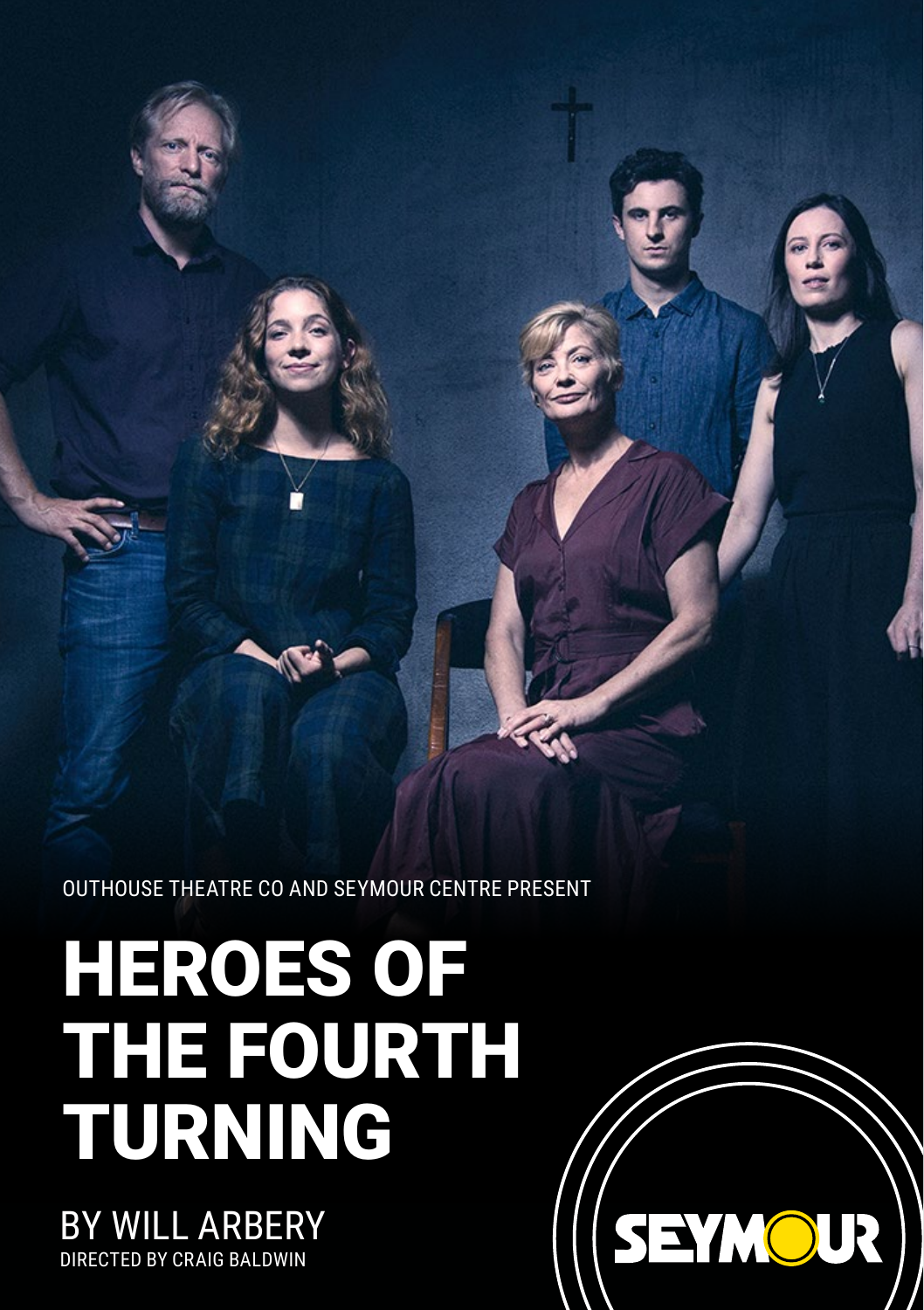#### **DIRECTOR'S NOTE**

Welcome to a dark, dark night in the mysterious wilds of Wyoming.

It is a primal human act to meet around a fire at night and hash out life's biggest questions together (or to meet in a theatre to do the same). What does it mean that in *Heroes of the Fourth Turning*, the fire is never ablaze?

"Fire advisory" is the explanation offered onstage, but whatever the reason this small group of Catholic, conservative friends are left to beat back the night's encroaching darkness on their own. The feeling is familiar. Increasingly, in our modern world, the darkness encroaches and increasingly we find ourselves fire-less, using the same problematic tools to fight it back - ideological wars, identity politics, tribalism, echo chambers, and of course there's also the well-used tactic of yelling ever-increasing insults at each other ad infinitum.

Meanwhile, we remain in the dark.

Whether you agree with the words of these particular people, or find them scaldingly offensive, you might recognise the authentic, primal human urges behind

them (thanks to Will Arbery's extraordinarily rich and specific writing). They are people. They live through the same long, dark night that we all live through. They yearn for the light, and just like the rest of us limited beings living here in Plato's cave, they desperately grasp at shadows.

So where do we find real fire to light the darkness?

Martin Luther King, Jr. suggested that "Darkness cannot drive out darkness; only light can do that. Hate cannot drive out hate; only love can do that." but that is too easily, too often quoted and so very hard to do. Can you truly love your enemy? No doubt that kind of love would be highly painful and deeply revolutionary; maybe even a miracle.

- *Craig Baldwin*

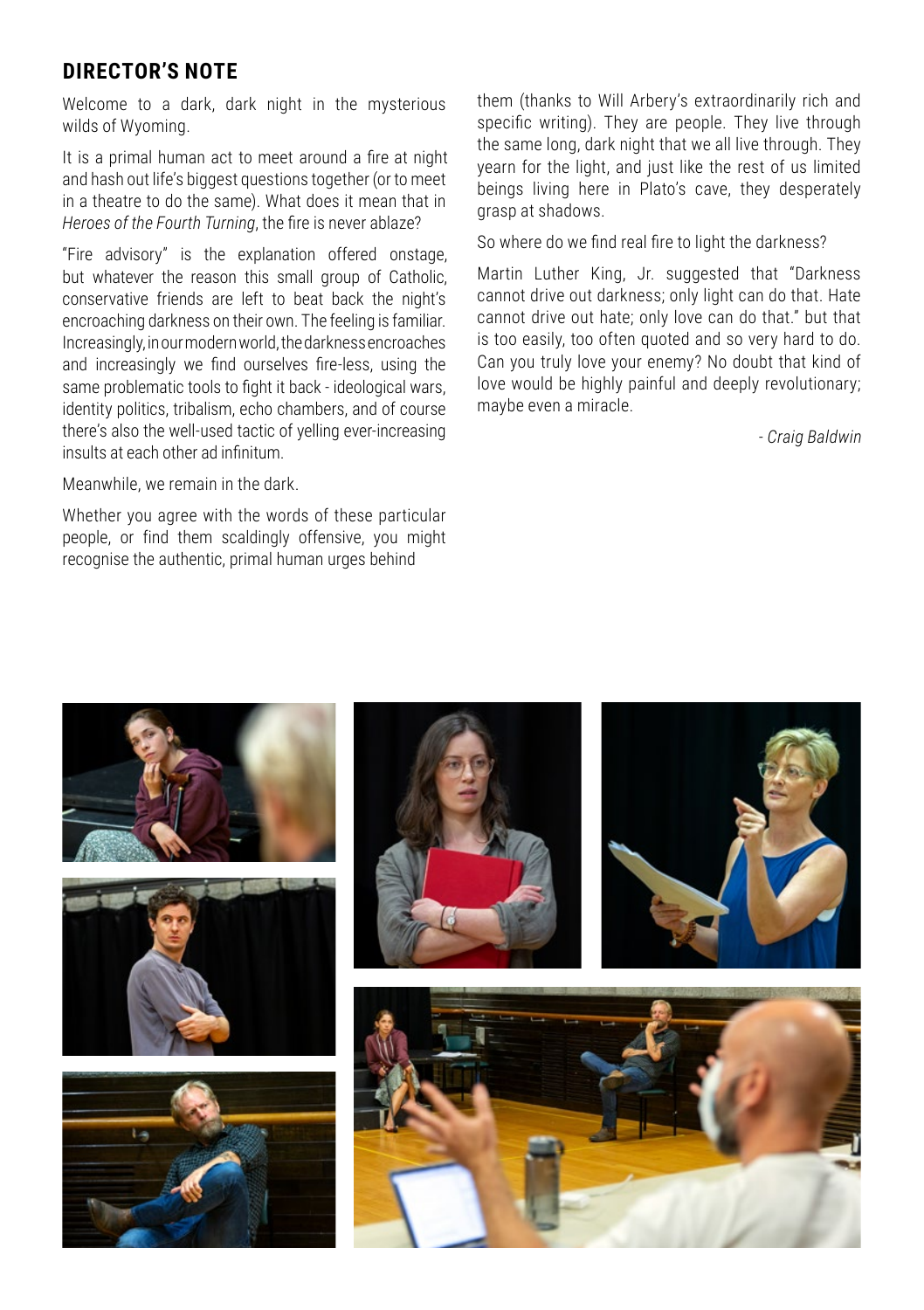

#### **WILL ARBERY**  PLAYWRIGHT

Will Arbery is a playwright, TV/film writer, and filmmaker from Texas + Wyoming + seven sisters.

Plays: *Heroes of the Fourth Turning* 

(Playwrights Horizons); *Plano* (Clubbed Thumb); *Evanston Salt Costs Climbing* (New Neighborhood); *Corsicana* (development at Playwrights Horizons & Ojai Playwrights Conference); *Wheelchair* (3 Hole Press); *You Hateful Things* (development at The Public, SPACE on Ryder Farm, and NYTW Dartmouth Residency). He's currently under commission from Audible, MTC, and Playwrights Horizons.

TV/Film: Developing TV series with A24/HBO, as well as Littlefield Co./Touchstone. Film projects with BBC Films/A24, Animal Kingdom, and Sight Unseen. Consultant on *Succession* (HBO).

Awards: Pulitzer Prize Finalist (*Heroes of the Fourth Turning*), Whiting Award for Drama, Obie Award for Playwriting (*Heroes of the Fourth Turning*), New York Drama Critics Circle Award for Best Play (*Heroes of the Fourth Turning*), Lucille Lortel Award for Best Play (*Heroes of the Fourth Turning*), Outer Critics Circle John Gassner Playwriting Award (*Heroes of the Fourth Turning*), Tow Foundation Grant, Edes Prize for Emerging Artists, and Stage Raw Award for Best Playwriting (*The Mongoose*).

Member/alum: New Dramatists, P73's I-73, EST/ Youngblood, The Working Farm at SPACE on Ryder Farm, Clubbed Thumb's Early Career Writers Group, Colt Coeur.



#### **CRAIG BALDWIN**  DIRECTOR

Craig Baldwin is Artistic Associate with Outhouse Theatre Co and directs across Australia and the US. His recent production of *Happy Days* for Red Line at the Old Fitz

received six Sydney Theatre Award nominations, including Best Director. Previous work with Outhouse at Seymour Centre includes *John* (Best Independent Production, Sydney Theatre Awards) and *The Flick*. As Artistic Associate at Shakespeare Theatre Company in Washington, DC, Craig directed *Hamlet* featuring Michael Urie, as well as productions of *Macbeth* and *Coriolanus*. Past Sydney productions include the Sydney premieres of *4 Minutes 12 Seconds* and *The Aliens* for Outhouse at the Old Fitz. Craig has served as Associate Artistic Director of Red Bull Theater in New York, and was the first Australian to graduate from the prestigious drama program at The Juilliard School.



#### **JEREMY WATERS**  ACTOR (JUSTIN) AND PRODUCER

Jeremy is the Artistic Director of Outhouse Theatre Co.

For Outhouse, as producer/ actor: *Ulster American*, *The Flick* (Seymour Centre), *The Aliens*  and *4 Minutes 12 Seconds* (Old Fitz), *BU21* (Old 505) and *Four Places* (Tap Gallery). In NYC: *Ride*, *Mercy Thieves* and *The Boys*.

For Outhouse, as producer: *John*, *Gloria* (Seymour); *Trevor*, *Dry Land* (KXT).

Other theatre credits: *The Big Time* (Ensemble), *Dresden*  (Bakehouse), *A Man With 5 Children* (Darlinghurst Theatre Co), *A Girl With Sun In Her Eyes* (Red Line), *5 Properties Of Chainmale* (Griffin Independent), *Bondi Dreaming* (10 Alphas), *Lobby Hero* (Dudley St Prods), *Harvest*; *Jerusalem*; *The Pillowman* (The New Theatre).

Screen credits include *Young Rock* (NBC Universal), *Pieces of Her* (Netflix), *Total Control* (BB Prods), *Janet King* (Screentime), the acclaimed web series, *Jade Of Death* (Last Frame) and the feature films *S weet R iver*  (ACM Films), *The Combination Redemption* (Pinnacle) and *I Am Woman* (Goalpost).

He is also a busy voice-over artist.



#### **HAYDEN TONAZZI**  ASSISTANT DIRECTOR

Hayden is a graduate of the NIDA MFA Directing Program and Associate Artist with the Kings Cross Theatre (KXT). As Director their credits include *Significant* 

*Other* at the New Theatre, *This Genuine Moment* at La Mama & Old 505, *Miracle City* at NIDA, and *Carrie: The Musical* for the Depot Theatre. As Assistant Director their credits include *Follow Me Home* for ATYP, *The End Of Winter* for Siren Theatre Co, and *Starstruck: The Stage Musical* for RGM Productions. Their Directorial Placements include *Handa Opera On Sydney Harbour: La Traviata* for Opera Australia, and *The Bridges Of Madison County* for The Hayes Theatre. This year they will be directing *Tell Me Before The Sun Explodes* at KXT before completing a Directorial Placement on the Sydney season of *Moulin Rouge*.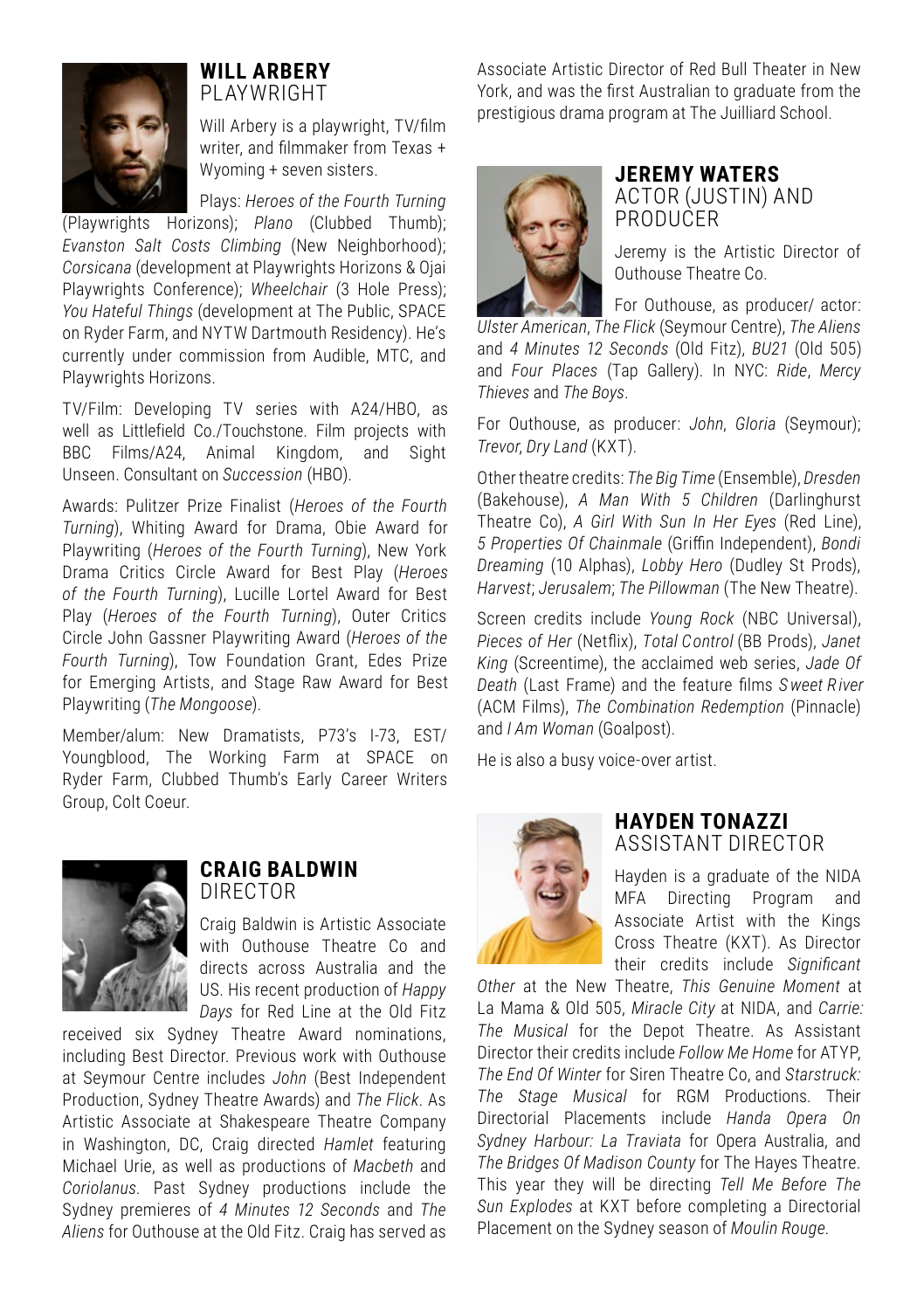

#### **MICAELA ELLIS**  ACTOR (EMILY)

Since graduating from NIDA in 2020 where she played Orlando in Sarah Ruhl's *Orlando* directed by Kate Gaul, and Viola in Jim Sharmann's production of *Twelfth Night*,

Micaela Ellis has been busy expanding her creativity, experience and courage in theatre making and practice. Specifically she has been involved in BanShakespeare's *Cool Pool Party 2* (created by Antoinette Barbouttis), one of two actors in Synarcade's experimental piece *ETC (Experiments of Theatre and Cinema)* which was presented at Riverside Theatres, and will be playing the role of Emily in Outhouse Theatre's *Heroes of the Fourth Turning*. Also a musician and visual artist, she sets out to indulge and grow in interdisciplinary expression.



#### **MADELEINE JONES** ACTOR (TERESA)

Madeleine played Delphi Diggory in the Australian premiere production of *Harry Potter and the Cursed Child* for Michael Cassel Group & Sonia Friedman Productions. Madeleine's

other stage credits include *The Humans* for Mophead & Red Line, *Assassins* for Hayes Theatre & Sydney Opera House, *Muriel's Wedding The Musical* for STC & Global Creatures, *The Tempest, A Midsummer Night's Dream, Cyrano De Bergerac, Romeo And Juliet, Love's Labours Lost* and *Much Ado About Nothing* for Sport for Jove, *Ladies in Black* for Queensland Theatre, *Avenue Q* for LCW Presents, *Once* for GFO & MTC and *M.Rock* for STC & atyp. She won a Green Room Award for Girl in *Once*, a Sydney Theatre Award for Rhonda in *Muriel's Wedding The Musical*, and received a Helpmann Award nomination for both.



#### **EDDIE ORTON** ACTOR (KEVIN)

Eddie is a graduate of the National Theatre Drama School. Recent stage credits include *Touching The Void* (MTC), *Romeo and Juliet* (Essential Theatre), *Our Blood Runs* 

*In The Street* (Red Line/ Chopt Logic), *If We Got Some More Cocaine I Could Show You How I Love You* (Green Door), *Extinction of the Learned Response* (Belvoir/ Glitterbomb), *Jurassica* (Red Stitch Actors Theatre), *Refined* and *Dog Park* (Lab Kelpie). Screen credits include *Framed* (SBS) and the feature film *About An Age*. In 2022, Eddie will be appearing in *Every Lovely Terrible Thing* (Lab Kelpie) and *Let The Right One In*  (Darlinghurst Theatre).



#### **KATE RAISON**  ACTOR (GINA)

Kate's theatre credits include *Killing Katie: Confessions of a Book Club*, *Two*, *The Good Doctor*, (nominated for Most Outstanding Mainstage Production at the GLUG

Awards), *Dark Voyager*, *Mary Stuart*, *The Gingerbread Lady*, *At Any Cost*, *Ninety*, *Let The Sunshine* and *Charitable Intent* for Ensemble Theatre; *Daylight Saving* for Harvest Theatre Co South Australia; *The Shadow Box* for Old Fitzroy; and *Torch Song Trilogy*  for Darlinghurst Theatre.

Television credits include ongoing roles in *Neighbours*, *A Country Practice*, *E-Street*, *Pacific Drive* and *Outriders*. Other selected TV credits include *Wonderland*, *Home and Away* and *All Saints*. Her film roles include *Going Sane*, *EBB Tide*, *Encounters*, *Superfire* and *Checkpoint,*  which won Best International Short at the Cleveland International Film Festival. Kate has been a proud member of MEAA since 1984.

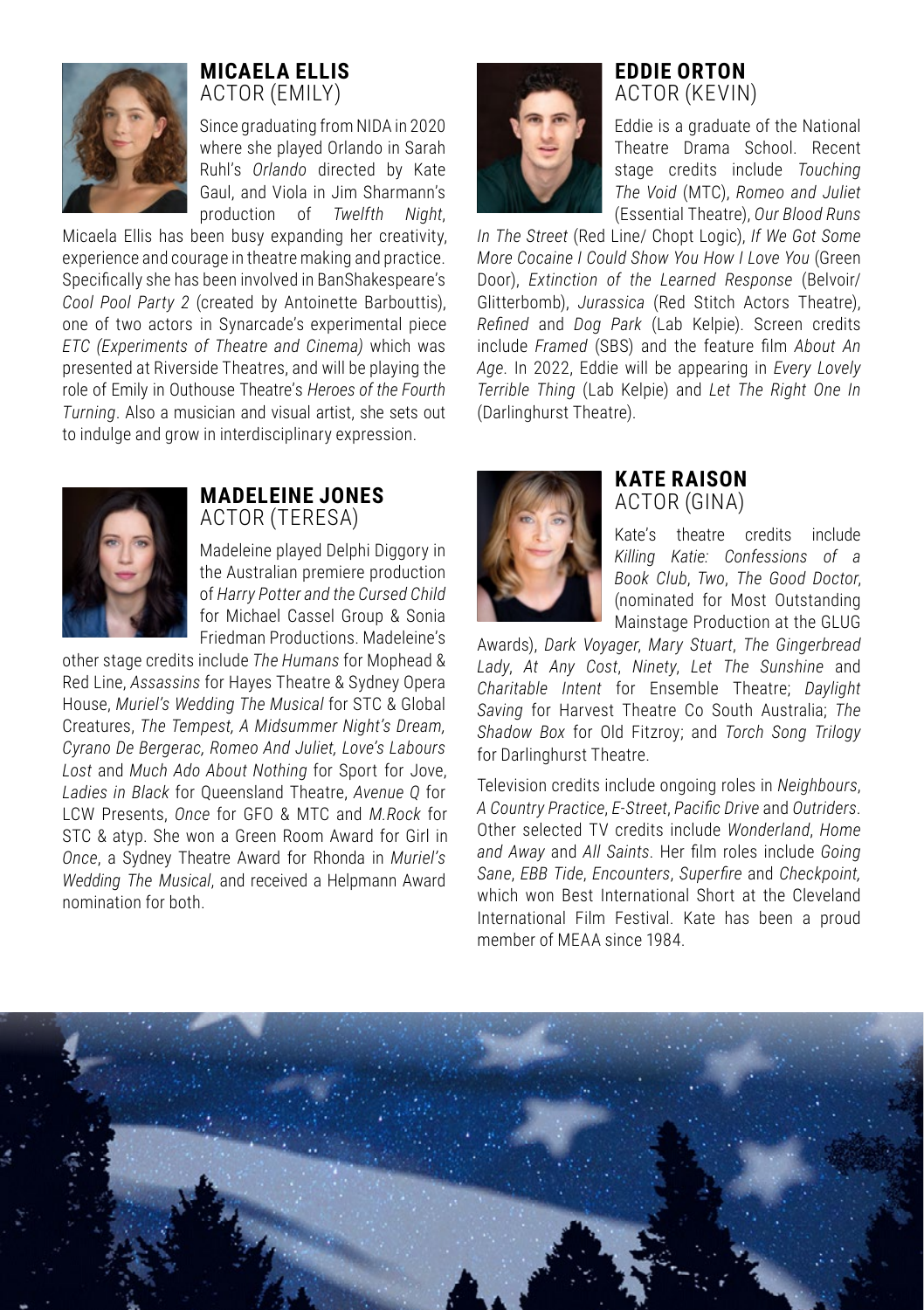

#### **MATT GILES**  STAGE MANAGER

Matt Giles is a recent graduate from the Australian Institute of Music where he completed a Bachelor of Performance: Dramatic Arts. His most notable acting

credits include *Waiting for Godot*, directed by Dr David Fenton, performing as Estragon in 2020, and *As You Like It*, directed by Peta Downes, performing as Orlando in 2019. His creative credits include fulfilling the role of Production Manager for Carol Churchill's play *Love and Information* (directed by Danielle Maas) in 2020. He also was the Stage Manager for both *The Boys*  (directed by Peta Downes) and *Picnic at Hanging Rock*  (directed by Dr David Fenton) in 2019. He is one of the main founders and creator of Echo Theatre Company, which is currently in the process of rebranding and creating new works.

*Heroes of the Fourth Turning* is Matt's second production working with Outhouse Theatre, and he is both excited and honoured to be working as Stage Manager.

#### **LUCIA HADDAD**  LIGHTING DESIGNER

Lucia Haddad is an emerging Lighting Designer and Theatre Technician. Living and working on Bidiigal and Gadigal land, Lucia is a graduate of NIDA's BFA Technical

Theatre and Stage Management degree.

Lucia's recent production credits include; *Norm and Ahmed* (Australian Theatre Live, Lighting Designer), *Limits* (Bonnie Curtis Projects, Lighting Designer), *Not Today* (Rogue Projects, Lighting Designer), *Yellow Face* (KXT, Lighting Designer), *The Rehearsal*  (Danza Del Arte, Lighting Designer), *The Government Inspector* (NIDA, Lighting Designer), *Make It Count Moments: Jaguar Jonze - Astronaut* (Pedestrian TV, Lighting Designer), *Pleasuredome* (Griffin Theatre Company, Company and Broadcast Manager), *Beethoven and Bridgetower* (Australian Chamber Orchestra, Sound Operator/Mixer), *Eurovision Australia Decides 2020* (Lighting Intern), and *The Lighthouse*  (Patch Theatre, Production Technical Assistant).



#### **SOHAM APTE** PRODUCTION DESIGNER

Soham Apte (he/him) is an emerging Sydney-based Production and Costume Designer, and recently graduated from NIDA with a BFA in Design for Performance.

He is passionate about designing for films, music videos, and theatre. In his most recent work, he did the production design for *The End of Winter* (dir. Kate Gaul), a new work that opened at Griffin Theatre Company in February 2022. While at NIDA, he designed the set for a live-cinema adaptation of Franz Kafka's *Metamorphosis* (dir. Ben Schostakowski), which opened at NIDA in June 2021. In addition to theatre, Soham has also been production and costume designing for music videos and short films such as *Kafana* (dir. Marko Cvijanovic), which was selected for Oz Film Festival 2021.

Currently, Soham is co-designing the virtual reality opera experience, *The Space Between: XR* (dir. Leticia Caceres), with Hannah Yardley, which is set to premiere early 2022.



#### **LINDA NICHOLLS-GIDLEY**  DIALECT COACH

Linda is a freelance voice, accents and dialect coach based in Sydney, Australia. Theatre coaching includes international and national tours including *Jagged Little Pill,* 

**LINDA NICHOLLS-GIDLEY | DIALECT COACH** *Girl from the North Country*, *The Museum of Modern Love*, *9 to 5*, *A Chorus Line, Once, Ulster American, Yellow Face, Counting and Cracking, How to Train Your Dragon, Shrek, Saturday Night Fever, The Bodyguard, Rocky Horror* and *Dirty Dancing*. Film and television include *Shantaram* (working in Hausa language), *Gorgon*  (working in Greek language), *Mary: The Making of a Princess* (working in Danish language), *The Chase Australia, Jungle, The Hollow,* and *Vincent*. Linda can be heard discussing accents on her podcast *Say You Say Me* and on *In A Manner of Speaking*, *Brady's Hunch* and *Don't Be So Dramatic*. Linda is a certified Knight Thompson Speechwork teacher and is the founder of Accent Olympics.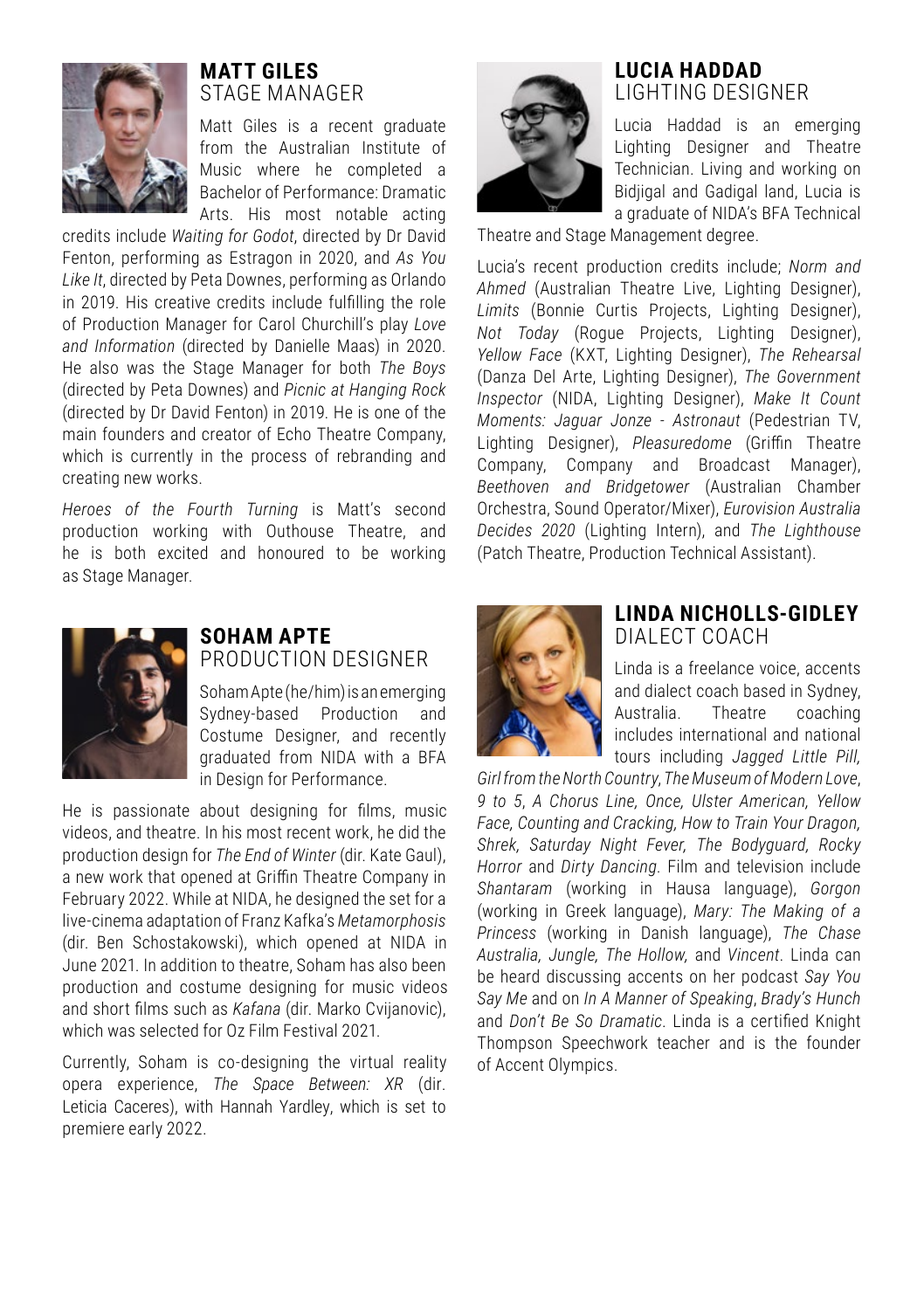## HEROES OF THE FOURTH TURNING

BY WILL ARBERY | DIRECTED BY CRAIG BALDWIN

#### SEYMOUR CENTRE | 31 MARCH - 23 APRIL

Playwright **Will Arbery** Director **Craig Baldwin** Producer **Jeremy Waters** Assistant Director **Hayden Tonazzi**  Stage Manager **Matt Giles** Production Designer **Soham Apte** Lighting Designer **Lucia Haddad**  Sound Composition & Design **Craig Baldwin** Dialect Coach **Linda Nicholls-Gidley** Fight Choreography **Scott Witt** 

Armourer **Scott Witt** Set Construction **Tom Fahy** Prop Maker **Luca Kovacs** Graphic Design **Fifty One Watts Design** Promotional Photography **Marnya Rothe** Rehearsal & Production Photography **Richard Farland** Publicity **Kabuku PR** Cast **Micaela Ellis, Madeleine Jones, Eddie Orton, Kate Raison & Jeremy Waters**

*Playwrights Horizons, Inc., New York City, produced the world premiere of Heroes of the Fourth Turning in 2019*.

#### **Thank You**

Tim Jones and the wonderful team at Seymour Centre. Francesca Savige, Charlie Vaux, Brendan Miles, The Genesian Theatre, Marnya Rothe, Richard Farland, Kabuku PR, and Ains, Jasper and Milo for putting up with it all.

#### **Outhouse Theatre Co**

Outhouse Theatre was formed in 2006 in New York City. We produce new writing that speaks to the world we live in. Work that makes you feel as well as think. Work that has a big, beating heart at its core.

outhousetheatre.org

#### **Seymour Centre**

Seymour Centre's work champions new voices, questions the status quo and inspires wide-ranging audiences through the creative expression of big ideas.

The Seymour Season program presents major works fron Australian and international artists, and proudly supports emerging and established independent arts companies.







 $F$  $F$  $T$  $Y$ OIN F WATTS

This project is supported by the Australian Government through the Office for the Arts.

### **STAY CONNECTED**

To stay up to date with show information, competitions and more, head to seymourcentre.com and sign up to our eNews.